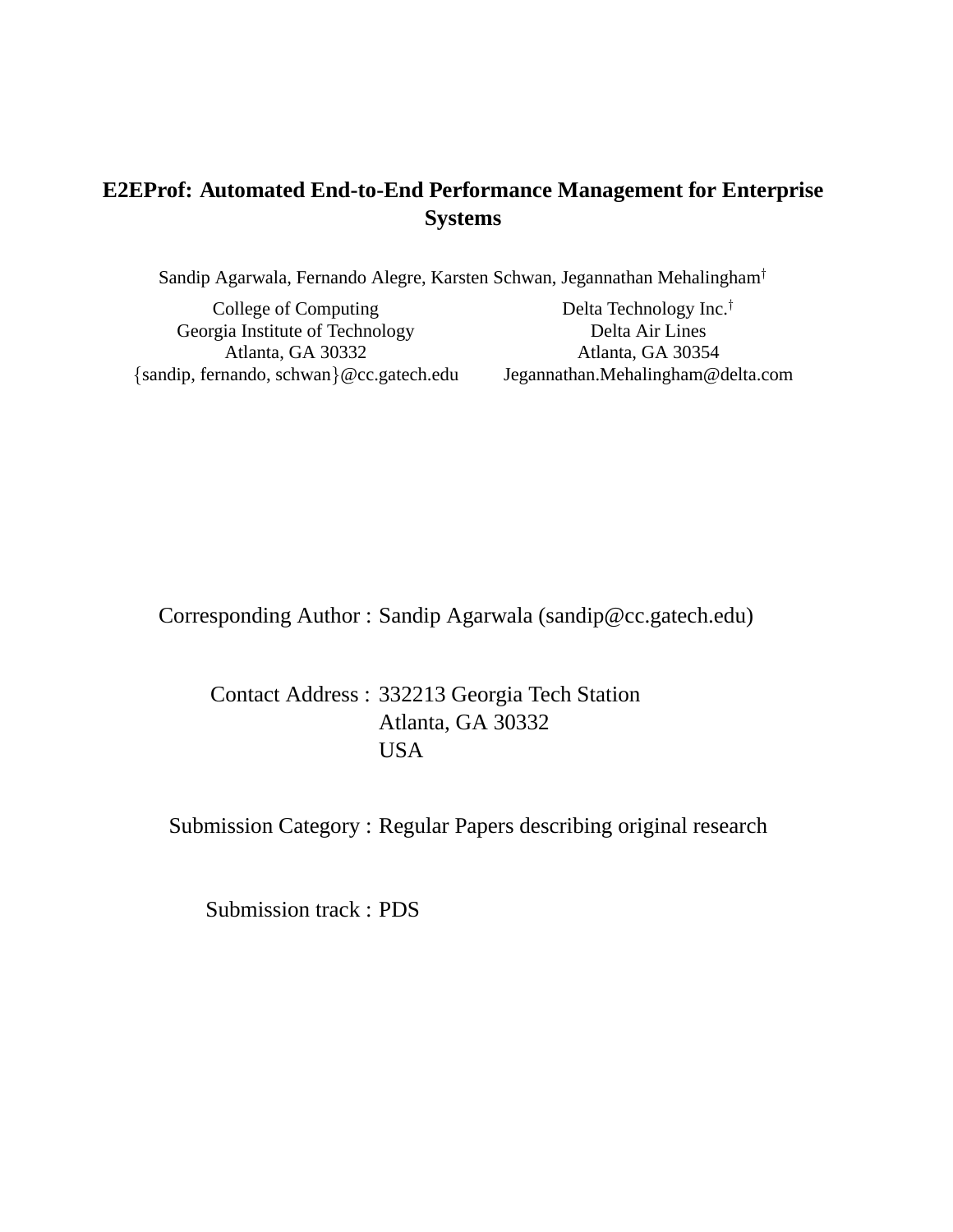# **E2EProf: Automated End-to-End Performance Management for Enterprise Systems**

Sandip Agarwala, Fernando Alegre, Karsten Schwan, Jegannathan Mehalingham†

College of Computing Georgia Institute of Technology Atlanta, GA 30332 {sandip, fernando, schwan}@cc.gatech.edu

Delta Technology Inc.† Delta Air Lines Atlanta, GA 30354 Jegannathan.Mehalingham@delta.com

# **Abstract**

*Distributed systems are becoming increasingly complex, caused by the prevalent use of web services, multi-tier architectures, and grid computing, where dynamic sets of components interact with each other across distributed and heterogeneous computing infrastructures. For these applications to be able to predictably and efficiently deliver services to end users, it is therefore, critical to understand and control their runtime behavior. In a datacenter environment, for instance, understanding the end-to-end dynamic behavior of certain IT subsystems, from the time requests are made to when responses are generated and finally, received, is a key prerequisite for improving application response, to provide required levels of performance, or to meet service level agreements (SLAs).*

*The* E2EProf *toolkit enables the efficient and nonintrusive capture and analysis of end-to-end program behavior for complex enterprise applications. E2EProf permits an enterprise to recognize and analyze performance problems when they occur – online, to take corrective actions as soon as possible and whereever necessary along the paths currently taken by user requests – end-to-end, and to do so without the need to instrument applications – nonintrusively. Online analysis exploits a novel signal analysis algorithm, termed* pathmap*, which dynamically detects the causal paths taken by client requests through application and backend servers and annotates these paths with endto-end latencies and with the contributions to these latencies from different path components. Thus, with pathmap, it is possible to dynamically identify the bottlenecks present in selected servers or services and to detect the abnormal or unusual performance behaviors indicative of potential problems or overloads. Pathmap and the E2EProf toolkit successfully detect causal request paths and associated performance bottlenecks in the RUBiS ebay-like multi-tier web application and in one of the datacenter of our industry partner, Delta Air Lines.*

**Keywords:** End-to-End performance diagnosis, online time series analysis

# **1 Introduction**

Modern distributed systems are becoming increasingly complex, in part because of the prevalent use of web services, multi-tier architectures, and grid computing, where dynamic sets of machines interact via dynamically selected application components. A key problem in this domain is to understand the runtime behavior of these highly distributed, networked applications and systems, in order to better manage system assets or application response and/or to reduce undesired effects. In fact, sometimes, the processing of a single request can generate intricate interactions between different components across many machines, making it hard even for experts to understand system behaviors. A concrete example are the '*poison messages*' experienced in the IT infrastructure run by one of our industry partners [19]. Rapid problem detection, diagnosis [10], and resolution in cases like these are critical, since the potential business impact of problematic behaviors (e.g., inordinate request delays, request losses, or service outages), can be substantial. A recent study found, for example, that for a typical enterprise, the average cost of downtime either due to outright outage or due to service degradation is about US\$125,000 per hour  $<sup>1</sup>$ .</sup>

Online behavior understanding is also important under normal operating conditions. A case in point is runtime management to meet application-specific Service Level Agreements (SLAs), by classifying requests and then ensuring different service levels for different request classes, or by managing systems to meet certain utility goals [18, 26]. Additional examples are management tasks like job scheduling [15] or resource allocation [23]. For instance, a front-end web request scheduler making online scheduling and dispatching decisions in a multi-tier web service [5] re-

<sup>&</sup>lt;sup>1</sup>IDC #31513, July 2004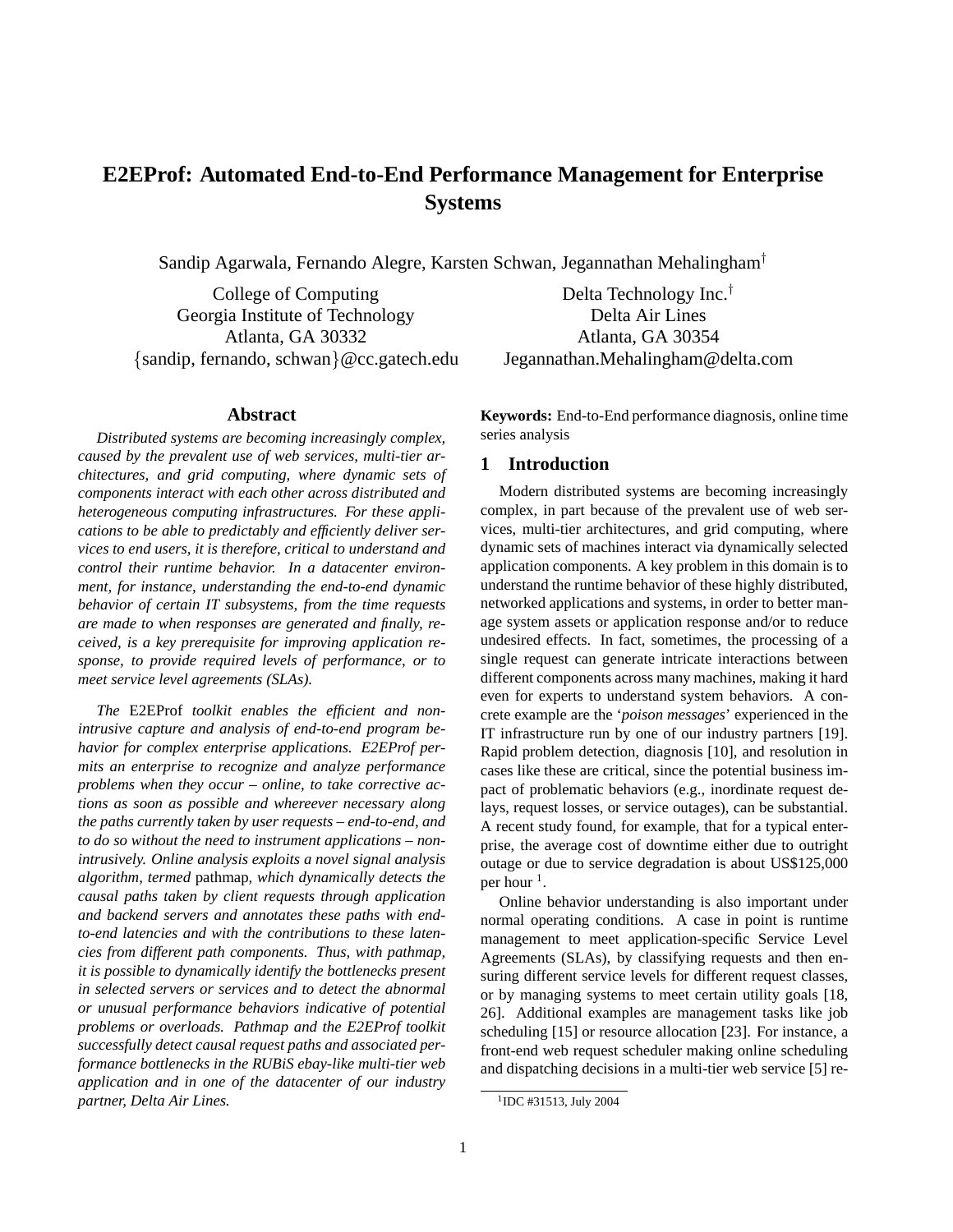

*Figure 1:* Example ServicePath in a multi-tier web service

quires continuous updates about the execution of the client's requests at the backend servers.

This paper presents the *E2EProf* toolkit for online performance understanding. E2EProf can be used to diagnose the performance problems that arise from complex interactions across multiple subsystems and machines. First, its methods for *end-to-end* performance understanding can capture the entire life-cycles of requests as they are being processed by an enterprise application's many hardware and software components. Second, E2EProf analysis enables *online* problem diagnosis, because of its optimzations and compact trace representations. Third, since E2EProf uses *non-intrusive* kernel-level network tracing for application monitoring, it can operate across the large diversity of applications routinely used in the enterprise domain, without the need to assume the existence of common, clean, and perhaps most importantly, without requiring uptodate monitoring instrumentation. Fourth, E2EProf operates without requiring access to source code, since it is not likely readily available for all of the applications being evaluated and managed by an organization. In fact, even if sources were accessible, the lack of proper documentation often makes it a daunting task to analyze these extensive codes.

The *E2Eprof* toolkit uses an incremental approach to performing *end-to-end* analyses of request behaviors. Specifically, it encapsulates different request interactions across distributed program components with different '*service paths*', where each such path describes a set of dynamic dependencies across distributed components formed because of the services they provide and the requests they service. Figure 1 shows the multiple service paths used by three different types of clients in a multi-tier web service, for example, where paths are differentiated by the kinds of requests being submitted.

Online service path encapsulation is done by correlating the timestamps of the messages exchanged between interacting components. E2EProf's cross-correlation analyses can capture application-relevant performance metrics, such as the end-to-end latencies experienced by requests, and they can determine the contributions of specific applicationlevel services and network communications to such latencies. The choice of requests, components, and service paths to be analyzed can be changed at any time, without the need to recompile, re-link, or re-edit programs.

While the idea of path-based analysis been used by other researchers to discover faults and performance problems in distributed systems [1, 8, 4, 25, 24], E2EProf makes the following unique contributions:

- Its *service path* abstraction can be used to encapsulate the causal paths of different requests (or services), capture end-to-end request delays, and the components of those delays due to each individual software component.
- Its time-series analysis algorithm, termed *pathmap*, discovers the causal request paths from network packet traces non-intrusively, which means pathmap neither requires access to application source code, nor modifications to deployed application services.
- Its ability to understand the performance of complex distributed applications is demonstrated by carrying out detailed online performance analyses for the RUBiS multi-tier auctioning web application.
- The low latency, efficient analyses performed by E2EProf permit it to be used for online management, using a black-box scheduling algorithm to manage Service Level Agreements (SLA) in RUBiS.
- E2EProf has gone beyond in-lab concept demonstrations, by using its pathmap algorithm to evaluate the performance of an enterprise application deployed in one of our industry partner's datacenters, the 'Revenue Pipeline' used in Delta Air Line's Atlanta datacenter.

E2EProf is the outcome of a multi-year effort to develop efficient mechanisms and methods for runtime performance understanding. E2EProf's online analysis permits it to capture and deal with the dynamic behaviors of complex enterprise applications. A specific target class of applications addressed by E2EProf are the *Operational Information Systems*(OIS) [13] used by large organizations for controlling day-to-day operations, an example being the OIS run by one of our industrial partners, Delta Air Lines. In order to function properly, these systems must operate and adapt to changes within well-defined constraints derived from their SLAs and dependent on the business values or utilities associated with their various services. If a SLA is violated, system administrators usually analyze large complex logs in order to isolate faulty components. E2EProf can be used to automate performance diagnosis, thereby reducing such maintenance costs.

In the remainder of this paper, we describe the service path abstraction and various components of E2EProf toolkit. The next section surveys the related work. Section 3 describes the pathmap algorithm and analyzes it in detail. Experimental evaluation is presented in Section 4 together with some realistic test cases of performance diagnosis and management. Conclusions appear in Section 5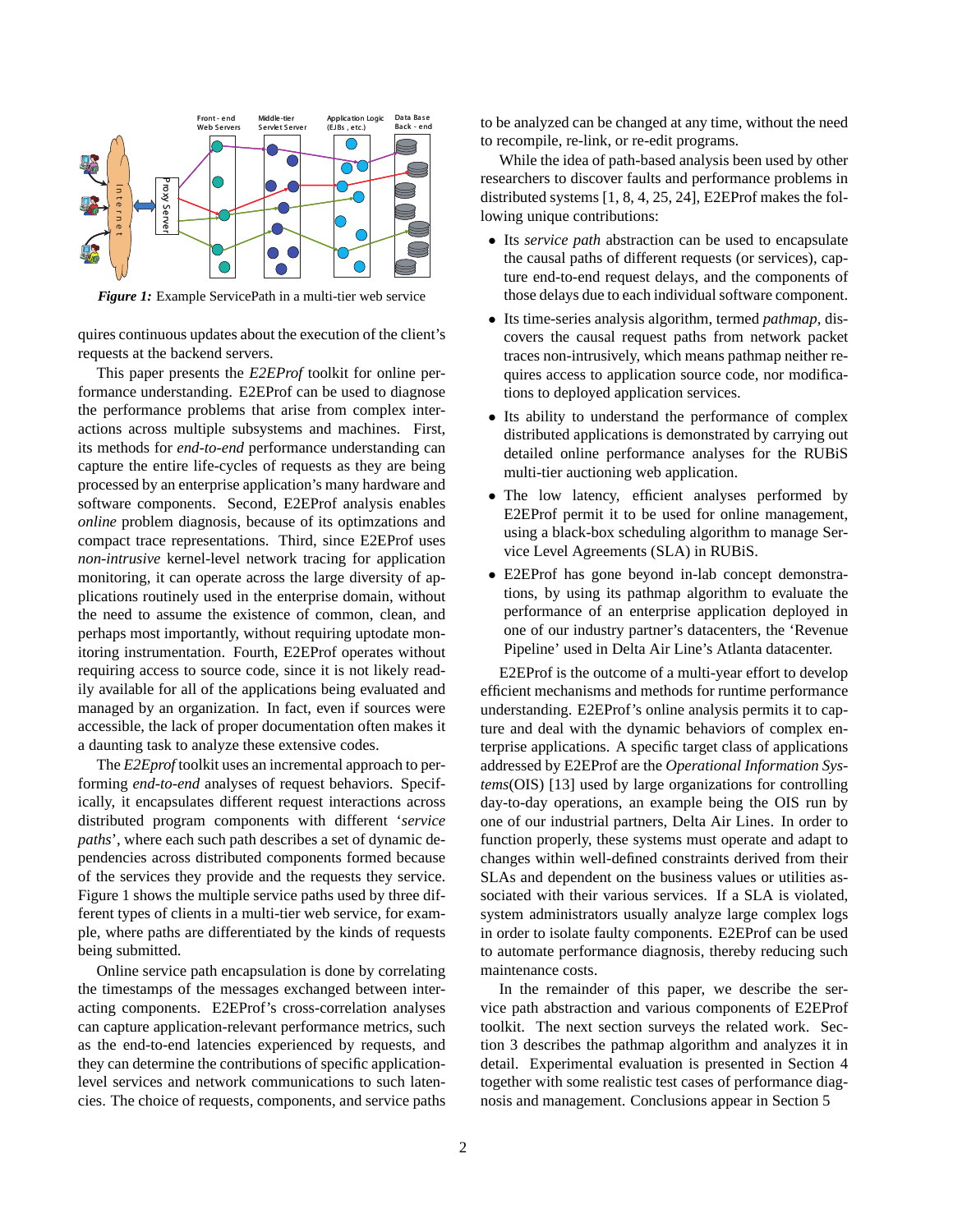# **2 Related Work**

The large number of tools available for distributed system performance diagnosis may be categorized based on three broad features: online/offline, level of intrusiveness, and quality of analysis.

Single web server system performance has been studied extensively. EtE [12] and Certes [22] measure clientperceived response time at the server side. The former does offline analysis of the packets sent and received at the server side, while the latter does online analysis by observing the states of TCP connections.

Tracing tools for single systems like the Linux Trace Toolkit [27] and Dtrace [6] provide mechanisms for logging events by inserting instrumentation code. Compilerlevel instrumentation is commonly used to understand program behaviors (e.g. gprof.) However, source code may not always be available, and the sizes and complexities of sources are disincentives for software engineers engaged in post-development instrumentation or evaluation. Even binary instrumentation requires some level of understanding of application details.

Path-level analysis of distributed systems tracks the causal relationship between different components and has recently been an area of active research. ETE [14] uses application-specific instrumentation to measure the latencies between component interactions and relates them to end-to-end response times to detect performance problems. Pinpoint [9] detects system components where requests fail, by tagging (and propagating) a globally unique request ID with each request. Magpie [4], on the other hand, requires no global ID, and it can capture not only the causal paths, but also monitor the resource consumption of each request. Industry standards like ARM [3] (Application Response Measurement) used by HP's Openview, IBM's Tivoli, and BEA's Weblogic require middleware-level instrumentation to measure end-to-end application performance. In contrast, E2Eprof does not require any modification to applications and therefore, can also be used with legacy components. However, unlike Magpie, it does not measure general resource usage.

The work by Aguilera *et al.* [1] is most closely related to E2Eprof. They propose two algorithms to determine causally dependent paths and the associated delays from the message-level traces in a distributed system. While their *nesting* algorithm assumes 'RPC-style' (call-returns) communication, their *convolution* algorithm is more general and does not assume a particular messaging protocol. Our pathmap algorithm is similar to the *convolution* algorithm, in that both uses time series analysis and can handle non-RPC-style messages. While the convolution algorithm is primarily intended for offline analysis, pathmap uses compact trace representations and a series of optimizations, which jointly, make it suitable for online performance diagnosis.

## **3 Service Paths**

## **3.1 Basic Abstractions, Methods, and Assumptions**

In modern enterprise systems, different client requests may belong to one or more *service class(es)*, which are defined on the basis of simple request types, clients IDs, or more generally, SLAs. These requests may take different paths through the enterprise software, invoking different and multiple software components before responses are generated. We term the ensemble of paths taken by client requests in different service classes as '*Service Paths*'.

Service paths form the basis of E2EProf's online endto-end performance analyses, because they characterize the end-to-end properties sought by the enterprise and capture the complex dependencies that exist across the different software components involved in service provision. For each path, E2EProf's analyses can describe not only the path's end-to-end latency but also the latencies incurred across different path edges. Therefore, service path analysis can pinpoint the bottleneck components in a request path, and it can be used for provisioning, capacity planning, enforcing SLAs, performance prediction, etc.

The *pathmap* algorithm uses time-series analysis to discover the service paths of different service classes, making the following assumptions:

- Each client's requests belong to a unique *service class*, which is known to the front end (i.e., the first nodes in the distributed system that receives the request). Pathmap assumes that requests belonging to the same service class have similar resource requirements, and that they tend to take the same paths through the distributed system.
- A request path can either be unidirectional (as in streaming media applications) or bidirectional as in the request-response conduits used in multi-tier web services. In the latter case, responses traverse the same set of nodes as the corresponding requests, but in reverse order.
- Pathmap assumes that the distributed application and system are operating in steady state during the analysis 'time window', where deviations are due to internal anomalies or external drastic changes in system usage. Such anomalies occur when a node malfunctions, when a network link goes down, or when a buggy application overloads the system, for example. A sample abnormal external change may be a malicious attack or a sudden increase in user interaction (e.g., the *Slashdot effect*.)
- At small time scales, there may be large variability in the processing of individual requests, but in steady state, the system is assumed to be adequately provisioned so that the queuing and processing delays at each of its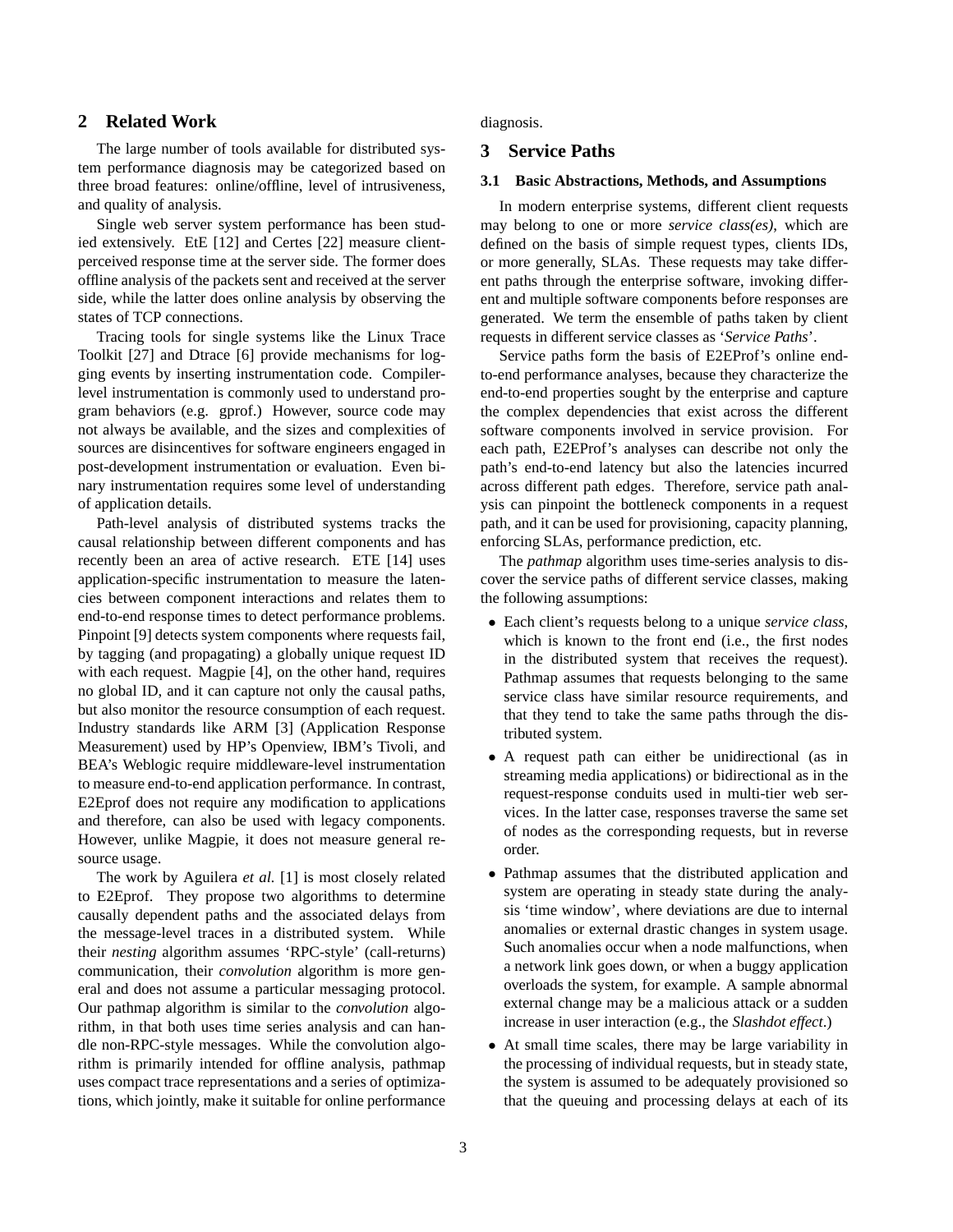

*Figure 2:* Example Service Graph:  $V_{c1}$  and  $V_{c2}$  are the client nodes and  $V_{sn}$  are service nodes.

nodes don't significantly change the distribution of the intermediate responses (generated as a result of partial processing of the requests at the intermediate nodes in the path), as compared to the arrival distribution at the front-end. Pathmap can, however, accommodate changes in rate across nodes (e.g., an EJB server issuing multiple data base queries for a single client requests).

#### **3.2 System Representation**

Formally, a distributed application or system may be described as a directed graph G(V,E), where the vertices in the graph represent application components and the edges represent their logical communication links. The *service graphs* considered in this paper are comprised of nodes that may be processes, threads, or machines, communicating via edges that map to network links  $2$ .

Each service graph has two type of nodes: client nodes( $V_C$ ) and service nodes ( $V_S$ ). Requests originate in client nodes, where we assume that the requests issued by each particular client node belong to the same service class. A physical client issues multiple classes of requests will be modelled as multiple client nodes, one per request class. Service nodes house software components that operate on requests. They are labelled by their IP addresses or by a combination of their IP addresses and process IDs, depending on whether there is one or more service node per physical machine node (e.g., an application server and database server being located on the same physical machine).

Edges denote logical communication link between service nodes. These logical connections are characterized by source and destination address pairs. They may be transient, which will usually be the case in front-end servers, or persistent, which is typical for middle and back-end servers. Furthermore, a single connection may consist of aggregated traffic from separate clients, and it may therefore, exhibit multiple traffic patterns. Figure 2 depicts a sample service graph. For this graph, the goal of the *pathmap* algorithm is to compute the paths of requests from each client node

through the service graph, along with the delays incurred in traversing the edges and nodes in those paths.

### **3.3 Pathmap Algorithm**

The pathmap algorithm relies on the E2EProf tracing subsystem, which uses standard operating system facilities to collect message traces from each service node. Traces are not collected from client nodes, since those are usually beyond the reach of enterprises. The key idea of the pathmap algorithm is to convert these message traces to per-edge time series signals and then compute the cross-correlations of these signals. Specifically, if a signal  $f$  contains a copy of the signal g, then their cross-correlation signal  $(f \star g)$  has a distinguishable spike at position  $d$ , where  $d$  is equal to the time that the copy of q in f has shifted from q. This kind of correlation analysis is commonly used in digital signal processing to compute the level of similarity between two signals.

First introduced by Aguilera *et al.* [1] in a similar context, pathmap uses cross-correlation analysis to discover the most probable request paths in a distributed system. Consider the request path ( $V_{C1} \rightarrow V_{S1} \rightarrow V_{S2} \rightarrow V_{S4}$ ) shown in Figure 2. Let  $T_{x \to y}^x$  be the time series signal of the messages from x to y collected at the node x, and  $T_{x \to y}^y$ be the time series signal for the same set of messages collected at node *y*. The cross-correlation plot of  $T_{c1\rightarrow s1}^{s1}$  and  $T_{s1\rightarrow s2}^{s1}$  (denoted by  $corr(T_{c1\rightarrow s1}^{s1}, T_{s1\rightarrow s2}^{s1})$ ) has a spike at position  $d$ , where  $d$  is the time that  $V_{s1}$  takes to process  $V_{c1}$ 's request. This implies that there is a causal relationship between messages on edge  $V_{c1} \rightarrow V_{s1}$  and messages on edge  $V_{s1} \rightarrow V_{s2}$ . Similarly, the cross correlation plot  $corr(T_{c1\rightarrow s1}^{s1}, T_{s2\rightarrow s4}^{s2})$  also has a spike, and its position is the sum of the communication latencies at the two edges  $(V_{C1} \rightarrow V_{S1}$  and  $V_{S1} \rightarrow V_{S2}$ ) and of the computation latencies at the two vertices  $(V_{s1}$  and  $V_{s2})$ . The presence of the spike also indicates a causal relationship between messages on edge  $V_{c1} \rightarrow V_{s1}$  and messages on edge  $V_{s2} \rightarrow V_{s4}$ . The cross-correlation plot  $corr(T_{c1\rightarrow s1}^{s1}, T_{s1\rightarrow s3}^{s1})$ , however, has no distinguishable spike as no requests from  $V_{c1}$  pass through  $V_{s3}$ .

The above example illustrates how correlation can be used to establish causality between different edges. Given this background, Algorithm 1, outlines the actual pathmap algorithm. It takes as input the time-series data streams computed from the message timestamps collected at different service nodes. The most recent *sliding window* of size W is maintained for each of these streams. After every time interval ∆W, the '*ServiceRoot*' function is invoked to update the service graphs for all *clients* belonging to different service classes. For the analysis to be statistically significant, the size of  $W$  is chosen such that it contains large number of requests. The algorithm starts tracking the path at the front-end service nodes, which become the roots of

<sup>2</sup>Although we consider only network communication links, the E2EProf approach can also be extended to IPC mechanisms like *pipes* and *message queues*.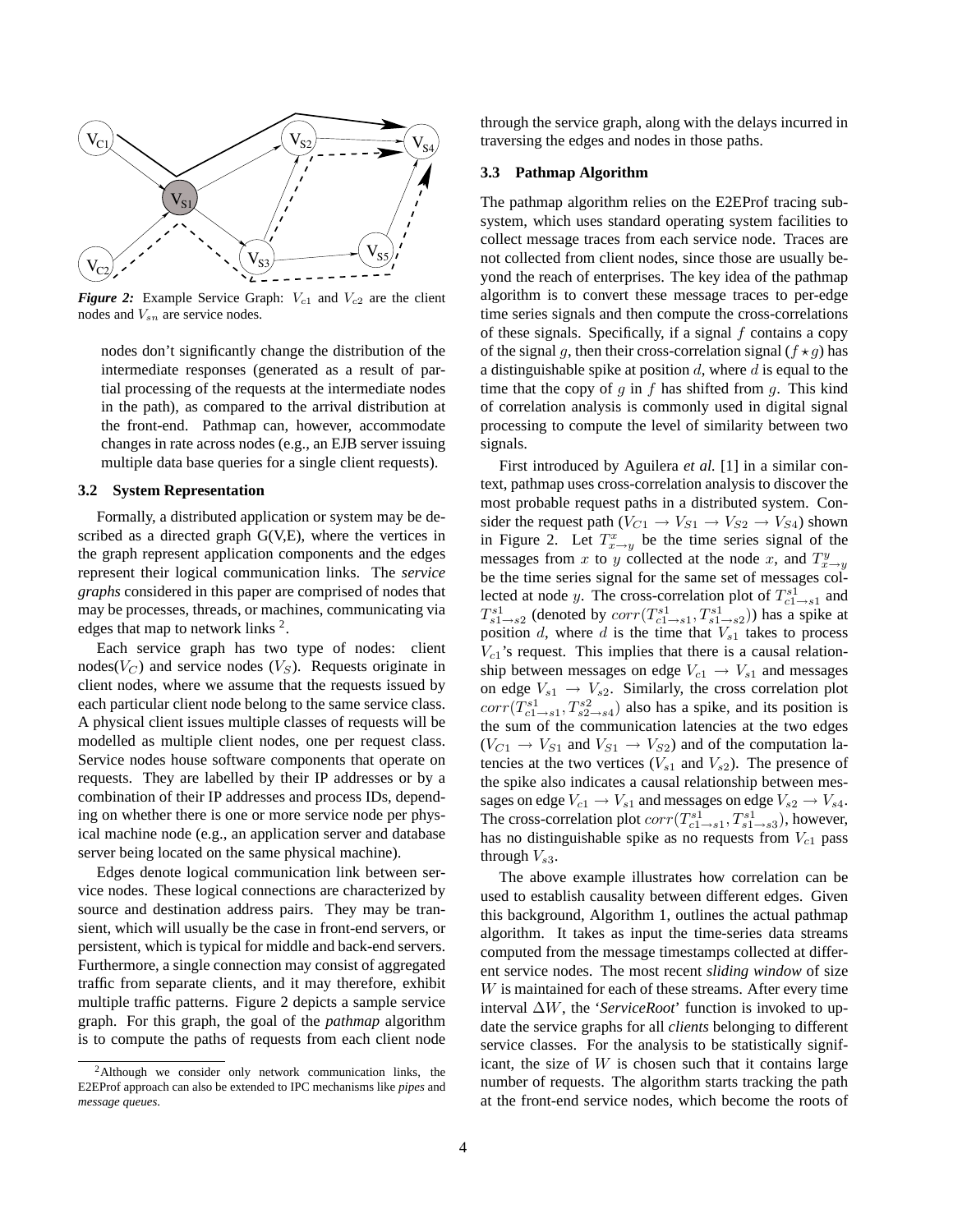**Algorithm 1** Pathmap

Let  $W =$  Length of sliding window Let  $\Delta W$  = Service Graph refresh interval **Input:** Online time series data streams from service nodes **function** ServiceRoot() **for all** Service node  $S_i$  that are at the front-end **do for all** Client nodes  $V_c$  connected to  $S_i$  **do** Service Graph  $G_c = \{\}$ Add  $S_i$  in Graph  $G_c$ Add an edge  $E_c(V_c \rightarrow S_i)$ Compute Path $(G_c, T_{V_c \to S_i}^{S_i}, S_i)$ **end for end for function** ComputePath $(G_c, T_c, S_i)$ Mark  $S_i$  as visited Let  $S_d$  = List of destination nodes  $S_i$  is connected to **for all**  $d_s$  in  $S_d$  **do**  $corr =$  ComputeCrossCorrelation( $T_c, T_{S_i \rightarrow d_s}^{d_s}$ )  $P =$  List of spike's position in *corr* **if** P is not empty **then if** vertex  $d_s$  not in  $G_c$  **then** Add vertex  $d_s$  in  $G_c$ **end if** Add an edge  $E_s(S_i \rightarrow d_s)$  and label it with P **if**  $d_s$  not visited **then** ComputePath $(G_c, T_c, d_s)$ **end if end if end for**

service graphs. In addition, it adds an edge between the client node and the root vertex and then calls *ComputePath* to calculate rest of the graph.

*ComputePath's* parameters are a partial service graph  $G_c$ , a time-series signal  $(T_c)$  of the incoming requests of the service class (say  $C$ ) at the front-end for which the service graph  $G_c$  is being determined, and the service node  $(S<sub>i</sub>)$  to be processed next. Its job is to find the next set of service nodes used by the request class represented by the time-series  $T_c$ . This is done by the process of correlation described above. Basically,  $T_c$  is cross-correlated with the time-series signal from the nodes( $d_s$ ) adjacent to  $S_i$ . If the correlation is high (as indicated by the presence of the spikes), then there exists a path from  $S_i$  to  $d_s$  taken by the requests belonging to service class C. This is recorded by adding vertex  $d_s$  into the graph  $G_c$  (if such a vertex does not yet exist) and by adding an edge from  $S_i$  to  $d_s$ . The edge is labelled with the *delay*(s) as denoted by the spikes' position in the cross-correlation test. This delay is the sum of the time taken by the request to arrive at node  $S_i$ , the processing delay at node  $S_i$ , and the communication delay

in the path from  $S_i$  to  $d_s$ . The computing delay at node  $S_i$ is the difference of the delays corresponding to its incoming and outgoing edges. The existence of more than one spike indicates that the request may have taken different paths to  $S_i$  (e.g.,  $S_1 \rightarrow S_2 \rightarrow S_i \rightarrow S_4$  and  $S_1 \rightarrow S_3 \rightarrow S_i \rightarrow S_4$ ). Once the path to  $d_s$  is established, the algorithm proceeds further by performing a recursive depth-first search and exploring other edges in the service graph.

Spikes in the cross-correlation series are detected by finding *points* that are local maximas and exceed a threshold (*mean* +  $3 \times Std. Dev$ ). In traces with some noise, there may exist spikes that are very close to each other. To address this issue, we define a resolution threshold window that chooses only the tallest spike in a particular window.

# **3.4 Computing Cross-Correlation**

The most expensive step in the pathmap algorithm is computing the cross-correlation. The basic formulation of the discrete cross-correlation shown in Eq. 1 can be computed in  $O(n^2)$  time.

$$
Corr_d(x,y) = \frac{\sum_{i=0}^{n-1} (x_i - \overline{x})(y_{(i+d)} - \overline{y})}{\sqrt{\sum_{i=0}^{n-1} (x_i - \overline{x})^2} \sqrt{\sum_{i=0}^{n-1} (y_{(i+d)} - \overline{y})^2}}
$$
(1)  
where, d = 0,1,...,(n-2),(n-1)

The *cross-correlation theorem* (Eq. 2) provides an effi-cient alternative to compute cross-correlation. The *Fourier transform* can be computed using  $FFT(Fast Fourier Trans$ *form*), which reduces the time to calulate cross-correlation from  $O(n^2)$  to  $O(n \log n)$ .

$$
x \star y = Corr(x, y) = \mathcal{F}^{-1} \left[ \mathcal{F}[x] \mathcal{F}[y]^* \right]
$$
 (2)

where,  $\mathcal F$  denotes Fourier transform, and

z <sup>∗</sup> denotes the complex conjugate of z.

Although FFT-based computation is more efficient and is the *de facto* standard in computing the cross-correlation of two arbitary signals, it has certain limitations. First, it is not incremental. However, when processing online streams of timestamped data, it is desirable for analysis to be done incrementally, rather than recomputing the correlation from scratch. In the Algorithm 1, we would ideally like the *ComputeCrossCorrelation* function to update correlation information based on the new time series data (of length  $\Delta W$ ) that has been appended most recently, rather than recalculating it for the complete *sliding window*. Second, Eqn. 2 computes cross-correlation for the full range of delay corresponding to the input time series. That is, if the length of the *sliding window* is 10 minutes, the length of the crosscorrelation series is also 10 minutes. However, there are scenarios when correlation needs to be evaluated for short delays only.

For our analysis, we choose the direct cross-correlation method (Eqn. 1), because it can be adapted easily for incremental computation of correlation metrics, in addition to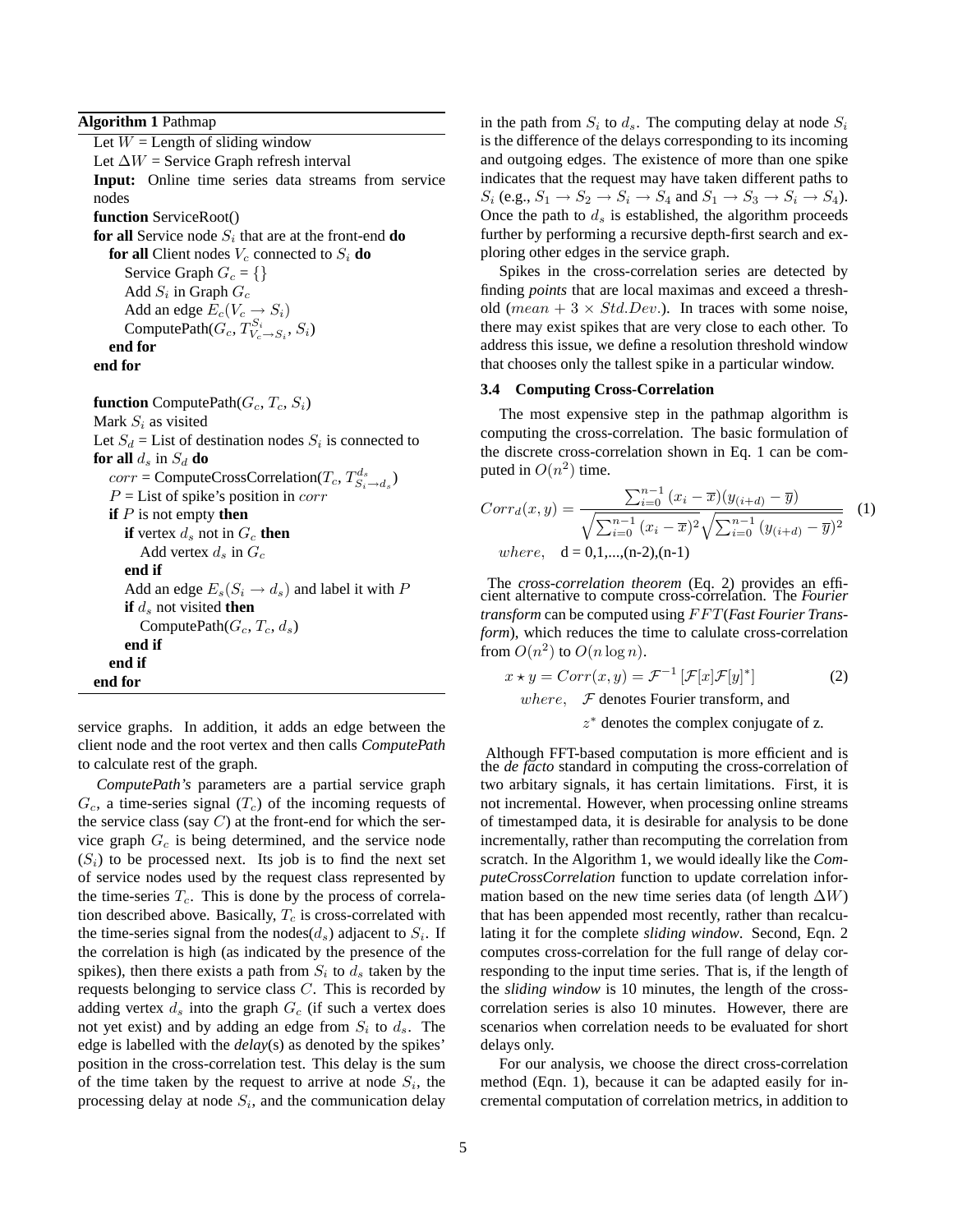other optimizations. The first optimization is based on the fact that most transactions in a distributed system are just a small fraction of the *sliding window*. Since our goal is to find the service transaction delays and not the full range of cross-correlation series, by assuming an upper bound (say  $T_u$ ) on the transaction delay, the time complexity of computing cross-correlation directly (i.e., without FFT) is drastically reduced from  $O\left(\left[\frac{W}{\tau}\right]^2\right)$  to  $O\left(\frac{T_u}{\tau} \cdot \frac{W}{\tau}\right)$ .  $\tau$  is the time quanta or the smallest delay of interest. In comparison, the time complexity of FFT-based cross-correlation (Eqn. 2) is  $O\left(\frac{W}{\tau}\log\frac{W}{\tau}\right)$ , which is less than the  $O\left(\frac{T_u}{\tau}\cdot\frac{W}{\tau}\right)$  even for small values of  $T_u$ . Fortunately, direct cross-correlation is incremental (as discussed earlier), and therefore, it can be computed over only the newly appended trace of size  $\Delta W$ . This reduces the time complexity of direct cross-correlation further, to  $O\left(\frac{T_u}{\tau} \cdot \frac{\Delta W}{\tau}\right)$ .

A third important optimization is based on the fact that the network packet traffic in the Internet and in most enterprise systems is inherently bursty. This burstiness can be due to system or user behavior [11, 2], or it can be due to the lower level network protocol (e.g., TCP) behavior and network queueing [17]. In addition, a single transaction may be composed of multiple packets sent back-to-back. Bursty behavior results in dense network packet traffic intermixed with 'long' quiet zones. Our optimization takes advantage of this fact by simply omitting to compute correlation in the 'quiet' region, without compromising the accuracy of the result. This is done by computing the *time series* in such a way that the entries with value 0 (i.e., zero packets seen at the time corresponding to that entry) are discarded. As a result, the length of the *time series* trace is reduced by a large margin (more than 10 times for some of our enterprise traces). This not only decreases the computation time of the direct cross-correlation, but also increases the efficiency (both in time and space) of collecting the trace at each service node, as we shall see in the next section. In summary, assuming that the average factor of *time series* reduction is 'k', the time complexity of direct cross-correlation drops to  $O\left(\frac{T_u}{\tau} \cdot \frac{(\Delta W)/k}{\tau}\right)$  $\frac{\frac{V}{r}}{r}$ ).

#### **3.5 Computing Time Series**

The message traces collected at service nodes are converted to time-series data using a *density function*  $d(i)$ , which represents the '*density*' of the packets at time instant  $i \cdot \tau$  (or *ith* time quanta). The density function estimation is based on two parameters: time quanta  $(\tau)$  and the size of *rectangular sampling window* ( $\omega$ ), an integral multiple of  $\tau$ .  $d_{x\rightarrow y}^x$ 

square root of number of messages at service node  $x$  transmitted to  $y$  in time inter-

val  $\left[i \cdot \tau - \frac{\omega}{2}, i \cdot \tau + \frac{\omega}{2}\right]$ 

Figure 3 shows a pictorial representation of time series computation. The message arrivals are shown as small rectangular boxes. Both W (size of sampling window) and  $\Delta W$  (refresh interval) are also integer multiples of  $\tau$ . Note the entry  $d_i = (t_i, n_i)$  in the time-series computation in Figure 3. No packet was received during the  $ith$  sampling window, and therefore, as discussed in the previous section,  $d_i$ is not recorded in the time-series. The size of time quanta  $\tau$ determines the resolution of the analysis. For a given sliding window size  $(W)$ , a small  $\tau$  results in longer time-series  $(\frac{W}{\tau})$  and a proportional increase in the cost of servicepath analysis. Its value, therefore, should not be arbitrary small, but equal to the shortest service delay of interest. The purpose of the rectangular sampling window is to reduce the effect of variance in delay and suppress infrequent paths that occur due to the noise in the trace. A very small  $\omega$ may produce many spikes during cross-correlation analysis resulting in false delays/paths. On the other hand, a large value of  $\omega$  may over-generalize the result (collapsing two spike into one, for example). For the systems we have analyzed,  $\omega = 50 \cdot \tau$  gave the best set of results.

The process of time-series computation is further optimized using run-length encoding (RLE). Upon close examination of the time-series of actual enterprise traces, we found that there are many repeatable sequences, which provide substantial room for compression. RLE is particularly appropriate for this purpose, because it can be computed online, with negligible compression and decompression overheads. This not only reduces the network transmission overhead (when the time-series data is streamed to the remote node for analysis), but it also decreases the cost of crosscorrelation analysis because the correlation of overlapping sequences in the series (Eqn 1) can be computed in a single step. The resultant time-series becomes a 3-tuple series  $(t, c, n)$  (one tuple for each *run*), where t is the timestamp of the first density function entry in the *run*, c is the length of the *run* and n is the value of density function.

## **3.6 Trace Collection**

One of the requirements of service path analysis is that no application components should be modified or restarted. Also, the system should experience as little perturbation as possible. Our analysis requires timestamps and (source, destination) identification of the inter-component messages. These messages may be collected at various levels: at the application level (e.g., apache web server's access logs), at the middleware level (e.g., J2EE-level tracing [8]) or at the system and network level. The problem with tracing transactions at the application- or middleware-level is that there is not a single and widely deployed standard. *Application Response Measurement* (ARM) [3] is one such standard for monitoring transactions end-to-end in enterprise systems. The ARM standard was proposed in 1996 by a consortium of companies, but it still has limited acceptance.

Passive network tracing provides a convenient way of listening to the interactions between different *service nodes*,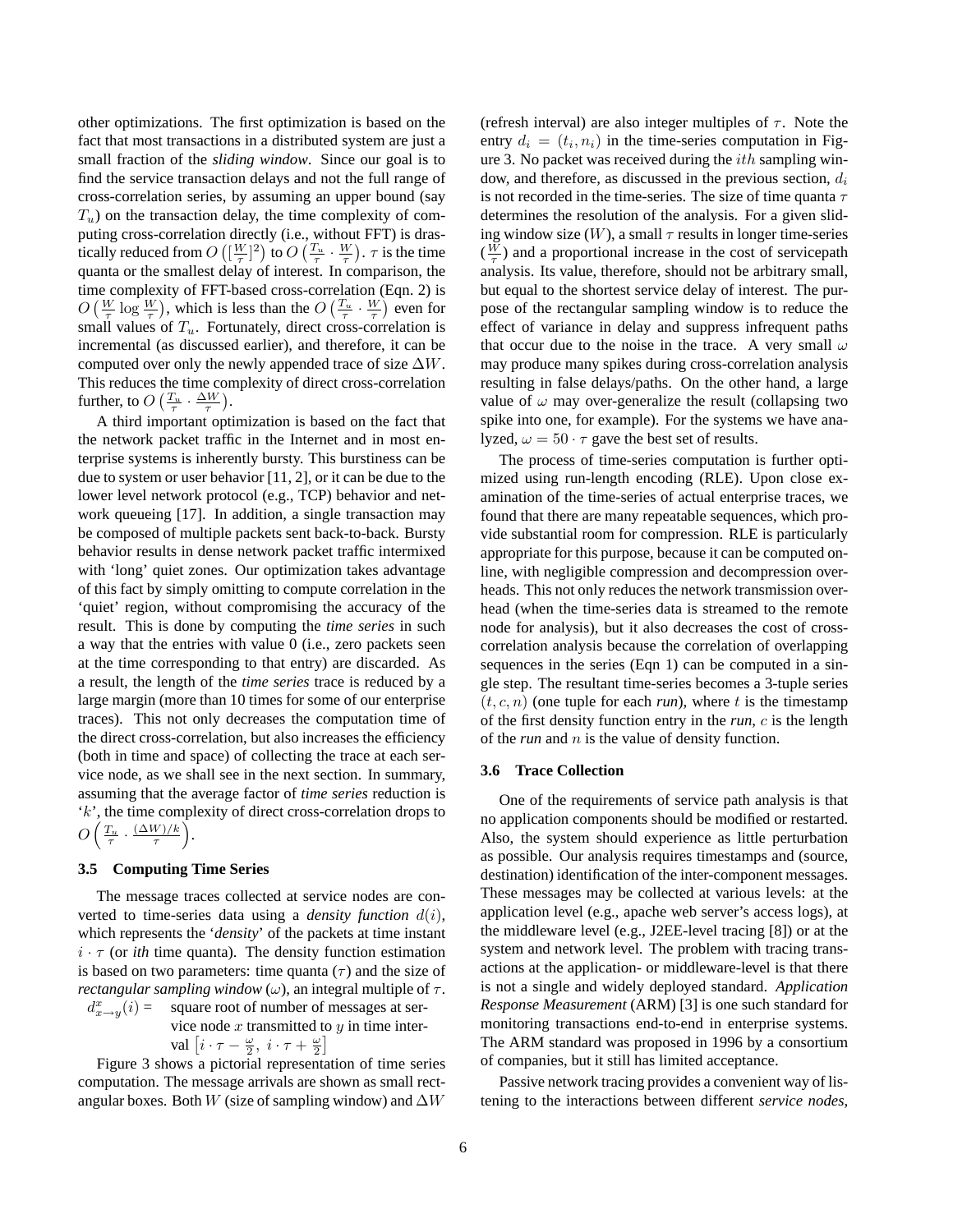

*Figure 3:* Time series computation

without the need to modify any system components. Network packet traces may be collected from ethernet switch with *port mirroring* support or directly from service nodes by running *tcpdump*. The traces obtained can be streamed to some central location for analysis. Although, this looks like a simple and attractive approach, it limits the scalability of our overall servicepath analysis. This is because the analysis node has to first compute the time series and then the service paths. Offloading the time-series computation to the service nodes decreases the work on central node. Also, the time-series can be calculated directly from the network activity at the service nodes instead of first logging the raw packet traces (using tcpdump) and then converting it to time-series signals. Towards this end, we implemented a linux kernel module called *tracer*, which uses the '*netfilter*' hooks to listen to the packets in the network stack and streams *REL*-encoded time series data.

#### **3.7 Complexity Analysis**

The overall time complexity of our pathmap algorithm is  $O(E \cdot \left[\frac{W}{\tau}\right]^2)$ , where E is the total number of edges in the service graph, W is the sliding window size and  $\tau$  is the *time quanta*. After applying all optimizations discussed in previous sub-sections, the time complexity is reduced to:

$$
O\left(E\cdot \frac{T_u}{\tau}\cdot \frac{(\Delta W)/(k\cdot r)}{\tau}\right),
$$

where  $T_u$  is the maximum possible transaction delay and  $\Delta W$  is the service graph update interval. k is the optimization factor achieved by skipping quiet intervals in the packet traces and  $r$  is RLE compression factor. Assuming  $W = m \cdot \Delta W$ , the above can be rewritten as:

$$
c_1 \cdot \left[ \frac{1}{k \cdot r \cdot m} \cdot \frac{T_u}{\tau} \cdot E \cdot \frac{W}{\tau} \right],
$$

where  $c_1$  is a constant. On the other hand, the complexity of FFT-based cross-correlation (Eqn. 2) is  $c_2 \cdot \left[E \cdot \frac{W}{\tau} \log \frac{W}{\tau}\right]$ ,

where  $c_2$  is a constant and is much larger than  $c_1$ . Comparing the two equations, it is easy to see that our optimized direct cross-correlation approach is much more time efficient than FFT-based computation.

The pathmap algorithm receives a total  $2 \cdot E$  number of time-series signal streams from the service nodes, two from the two nodes connected by an edge. It stores the cross-correlation vectors (of size  $\frac{T_u}{\tau}$ ) and a history of timeseries (of the size of sliding window  $\frac{W}{\tau}$ ) for each of these edges. The total space complexity, therefore, turns out to be  $O\left(2 \cdot E \cdot (c' \cdot \frac{T_u}{\tau} + c'' \cdot \frac{W/(k \cdot r)}{\tau}\right)$  $\frac{(k\cdot r)}{\tau})\bigg).$ 

The pathmap algorithm can easily be made more scalable by parallely computing the service graph of each client nodes (i.e., parrallelizing the inner loop of *ServiceRoot*). The results reported in this paper use a single central analyser.

### **3.8 Other Considerations**

We have implicitly assumed that the clocks of all service nodes are time-synchronized. Pathmap can tolerate small clock skews (i.e., equal to few times of the time quanta  $\tau$ ) when determining service paths, but will exhibit some inaccuracy (equal to the amount of skew) whem computing service delays. Fortunately, most of today's machines are synchronized using NTP, which has an RMS errors of less than 0.1 ms on LANs and of less than 5 ms on Internet (except during rare disruptions) [20]. If the skew is large, cross-correlation results will not be accurate. We can, however, estimate time skew between two service nodes (say  $x$ and y) by cross-correlating the time series  $T_{x \to y}^x$  and  $T_{x \to y}^y$ streamed from  $x$  and  $y$  respectively. The resultant crosscorrelation series will have a spike at position  $d'$ , where d is equal to the sum of the time by which  $x$  lags behind  $y$ and the network delay. The latter can be computed easily by one of the various passive network measurement techniques [16].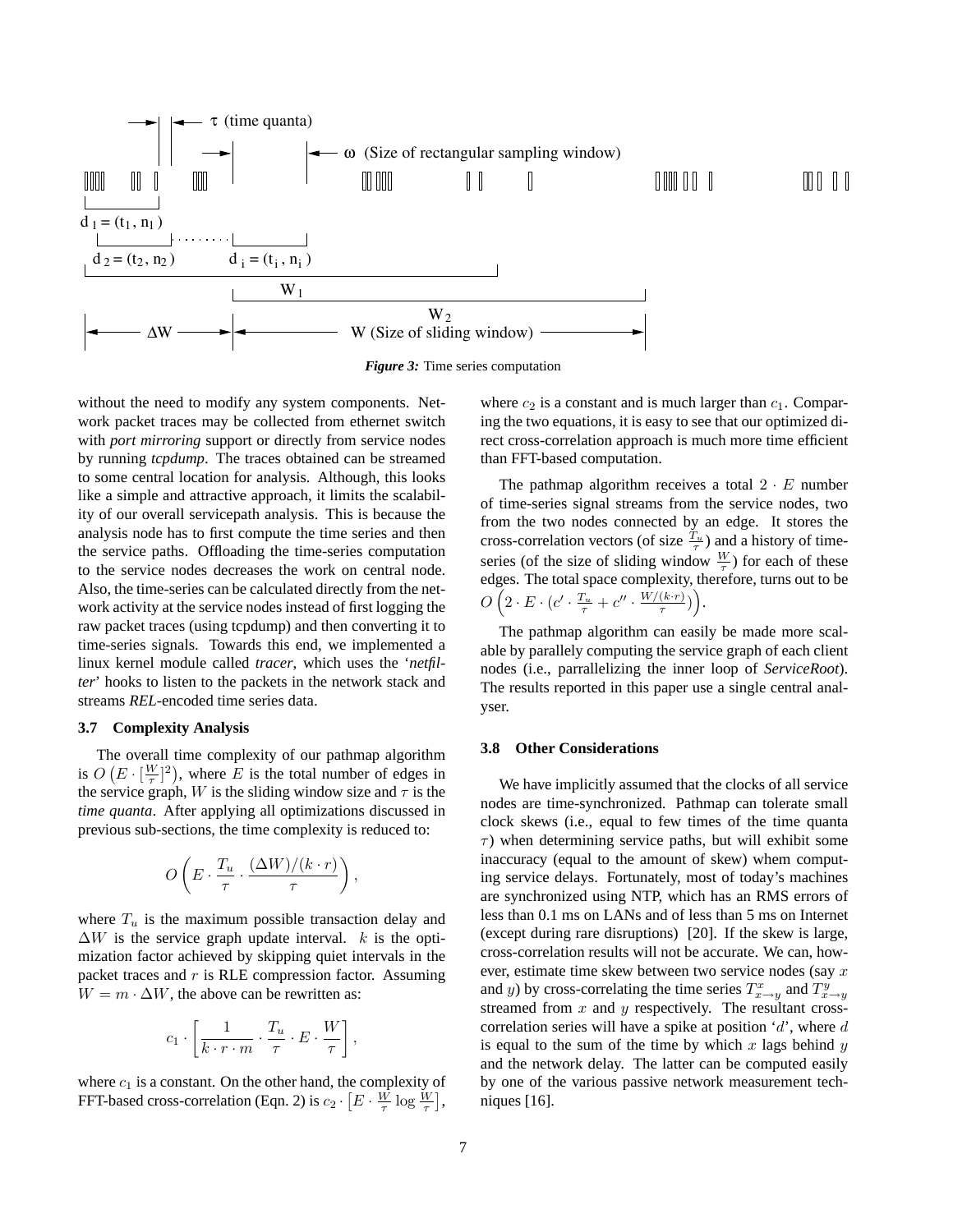

*Figure 4:* Multi-tier RUBiS application setup

## **4 Evaluation**

The E2Eprof toolkit has been implemented in C and tested extensively on Linux-based platform for both artificial traces and actual enterprise applications. For lack of space, we will present results from just two enterprise-scale multi-tier applications. The first is an open source multi-tier online auction benchmark, called *RUBiS*, from Rice University [7], and the second is the *Revenue Pipeline* application used by Delta Air Lines. We evaluate the overhead and accuracy of E2Eprof and demonstrate how it can be used for online performance debugging in these applications.

## **4.1 Multi-tier Application: RUBiS**

RUBiS implements the core functionalities of an auction site like selling, browsing, and bidding. RUBiS is available in three different flavors: PHP, Java HTTP Servlets and Enterprise Java Beans (EJB). We use the EJB's stateless session beans implementation with the configuration shown in Figure 4. The *Tracer* kernel module runs on all six server nodes and streams time series data to a remote analyzer (not shown in the figure). The two client nodes run *httperf* [21] to generate requests belonging to two service classes (i.e., *bidding* and *comment*). The httperf workload generator in the client nodes emulates 30 clients by initiating 30 client sessions each. Web service requests generated by these client sessions have a *Poisson* arrival distribution. We experiment with two different path configurations:

- *Affinity-based*: the web server forwards all bidding requests to Tomcat server 1 ( $TS_1$ ) and all comment requests to Tomcat server 2  $(TS_2)$ . The path of the bid request becomes  $C_1 \rightarrow WS \rightarrow TS_1 \rightarrow EJB_1 \rightarrow DS$ . Similarly, the path of the comment request is  $C_2 \rightarrow$  $WS \rightarrow TS_2 \rightarrow EJB_2 \rightarrow DS.$
- *Round-Robin*: the web server dispatches requests to the two tomcat servers in a round-robin fashion. Here, the bid requests take two different paths:  $C_1 \rightarrow WS \rightarrow$  $TS_1 \rightarrow EJB_1 \rightarrow DS$  and  $C_1 \rightarrow WS \rightarrow TS_2 \rightarrow$  $EJB_2 \rightarrow DS$ . Similarly, comment requests has two paths:  $C_2 \rightarrow WS \rightarrow TS_2 \rightarrow EJB_2 \rightarrow DS$  and  $C_2 \rightarrow$  $WS \to TS_1 \to EJB_1 \to DS.$

For RUBiS experiments, the pathmap algorithm parameters are configured as follows: Sliding Window  $(W) = 3$  minutes, refresh interval ( $\Delta W$ ) = 1 minute, time quanta ( $\tau$ )  $= 1$ ms and sampling window size ( $\omega$ ) = 50ms. The upper



*Figure 5:* Service Graph for affinity-based server selection. (All delays in milliseconds)



*Figure 6:* Service Graph for round-robin server selection (All delays in milliseconds)

bound on transaction delay  $(T_u)$  is set to 1 minute. These values are chosen based on the guidelines discussed in section 3.4.

## **4.1.1 Service Path Detection**

Figure 5 shows the service graph for affinity-based server selection. Here, E2Eprof correctly discover the paths of the two type of client requests. The vertices indicate the different servers, which are hosted on different physical machines. The label on the edge indicates the sum of the computation delay at the source node and of the communication delay from source to destination node. The paths of two types of requests are structurally similar, except for the difference in the service nodes they traverse and the delays incurred. The major sources of delay are automatically detected by E2Eprof and marked in grey (i.e., the EJB servers in the figure). Note the duplicate vertex label in the service path. This is due to the return path taken by the response. For clarity, we avoid using cycles in the figure.

Figure 6 shows the service graph for round-robin server selection approach. The two paths taken by each type of requests are shown, and the major source of delay are marked in grey.

In order to verify the correctness of our results, we add code to RUBiS' servlets and EJB components to keep track of transaction latency at different servers, by piggybagging performance delay information in requests and responses. The resulting performance data coupled with the access logs from the web server and the response time observed at the clients are compared against the service path results generated by E2Eprof. The difference of the processing delays computed at each server is within 10%. The latency observed at the client is about 16% more than that obtained from E2Eprof.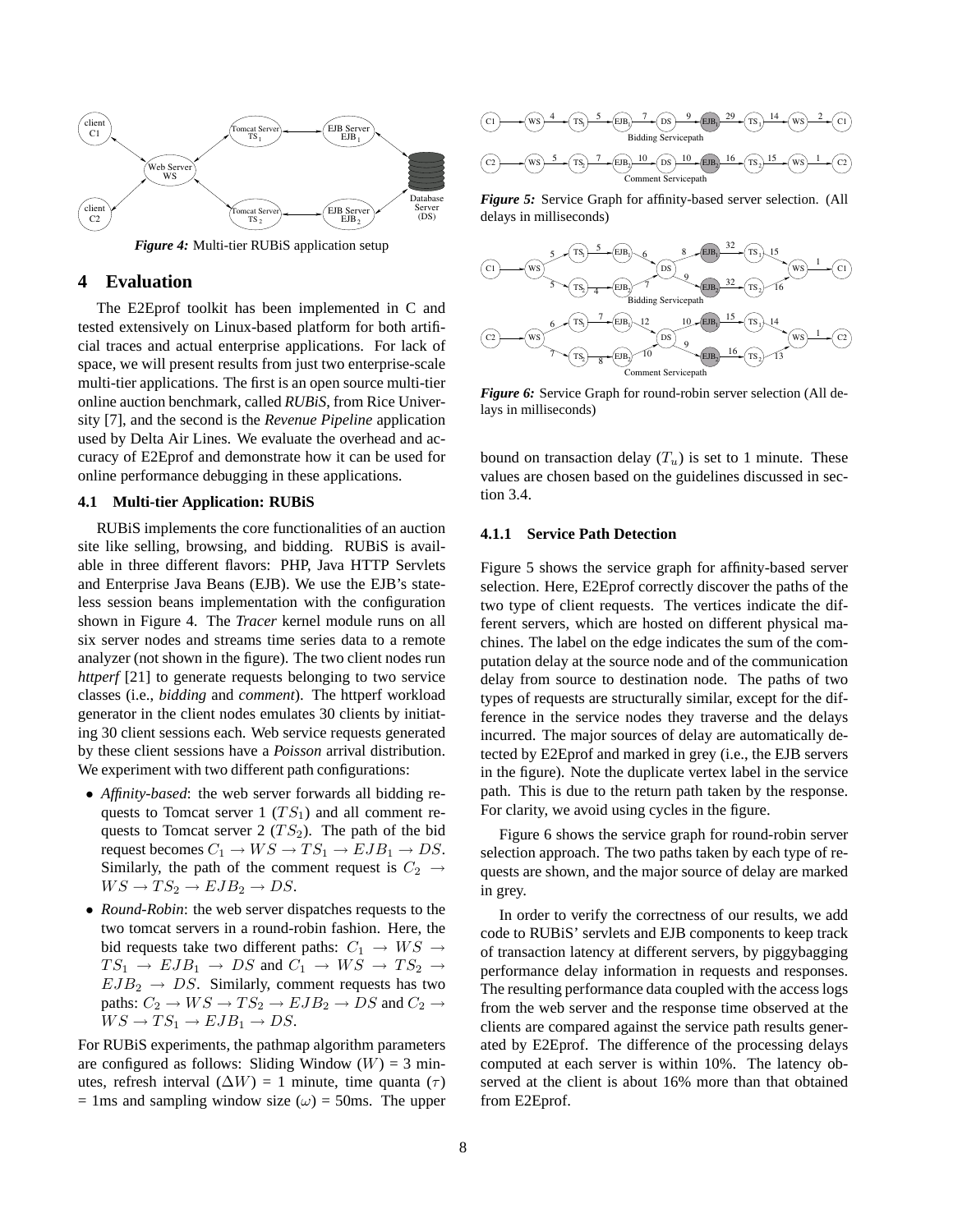

*Figure 7:* Performance change detection

## **4.1.2 Change Detection**

One of the goals of online service path analysis is to detect changes in path performance. We are interested not only in cumulative end-to-end delays, but also in fluctuations in *per-edge* performance. This is useful for isolating bottlenecks, re-routing request traffic, debug anomalies, etc. In order to demonstrate this capability of E2Eprof, we vary the performance of one of the EJB servers  $(EJB<sub>2</sub>)$  in the round-robin server selection setup, by artificially introducing some amount of delay in the bid request processing and increasing it after every 3 minutes. The length of the sliding window  $(W)$  is set to 1 minute. The other parameters of the pathmap algorithm are the same as in the previous experiments. Figure 7 shows the actual delay introduced and the bid request processing delay at  $EJB_2$  captured by E2Eprof. The algorithm correctly tracks the change in performance. The difference between the observed and added delay is due to the fact that the former includes the actual time spent by  $EJB<sub>2</sub>$  in processing the requests in addition to the artificial delay introduced in the experiment. The delay patterns of other edges remain unchanged. The figure also shows the average processing delay observed at the front-end web server. Since more than half of the requests take the low latency path (via  $EJB<sub>1</sub>$ ), the average delay does not change by the same amount. In cases like these, E2Eprof can help diagnose bottlenecks faster, because it can separately track the performance of each service node.

#### **4.2 Automated Path Selection**

The front-end web server, among other things, has to perform request scheduling and dispatching, the purpose of which is to ensure load balancing and provide quality of service. Often, different workloads are associated with certain performance goals (e.g., minimum throughput or best response time) and may have certain SLAs associated with them. For example, a *bidding* request in an online auction site like RUBiS has real-time deadlines, while a *comment* posted by a user has a less stringent deadline. Under normal circumstances, the round-robin server selection scheme works 'fairly' well. However, when the application servers experience performance problems, the simple round-robin scheme may not be able to meet SLA requirements.

| <b>Table 1:</b> Average latency with different path selection method |            |  |
|----------------------------------------------------------------------|------------|--|
|                                                                      | $\sqrt{2}$ |  |

|                                 | <b>Bidding</b>   | $\mid$ Comment   |
|---------------------------------|------------------|------------------|
| Round-Robin (No perturbation)   | 72 ms            | $64 \text{ ms}$  |
| Round-Robin (with perturbation) | $121 \text{ ms}$ | $109 \text{ ms}$ |
| E2EProf (with perturbation)     | 97 ms            | $139$ ms         |
|                                 |                  |                  |

In order to improve upon round robin scheduling, we design a setup similar to the previous experiments, with two different classes of workload (bidding and comment), but introducing artificial delay experienced by the two EJB servers, which changes once per minute. These delays are randomly chosen, ranging from 0 to 100 milliseconds. The aim is to reduce the latency of the bidding requests. Furthermore, the server selection algorithm in the web server is modified to route bidding requests to the lower latency path and comment requests to the other based on path latency information obtained from E2EProf. Table 1 shows the average latency of bidding and comment requests measured during a 10 minutes period. After the perturbation is introduced, the average latencies of both types of requests increase with round-robin path selection. In comparison, the E2EProf-based scheduling method decreases the processing delay of bidding requests by directing them to the lower latency paths and penalizing comment requests.

The above is a straightforward example of automated performance management with E2EProf's path-based analysis. Clearly, the E2EProf-based path selection method performs better because it uses more information than the round-robin method, the latter being a black-box approach. We show these results simply to demonstrate E2EProf's utility for online and automated system management, in addition to its already proven use by system administrators to diagnose performance problems in complex enterprise applications. A concrete example of the latter is described in the next section.

#### **4.3 Delta's Revenue Pipeline Application**

The "*Revenue Pipeline System*" is a subsystem of Delta's OIS (Operational Information System) that keeps track of operational revenue from worldwide flight operations. It is composed of multiple black-box components (including legacy components) purchased from many different software vendors. About 40K events per hour arrive in one of 25 queues in the front-end control system and are then forwarded to the back-end servers, as shown in Figure 8. Each event/request has strict SLAs. If an SLA is violated, system administrators have to analyze complex logs in order to isolate the faulty components. This process is quite time-consuming, in part because of complex dependencies across multiple black-box components.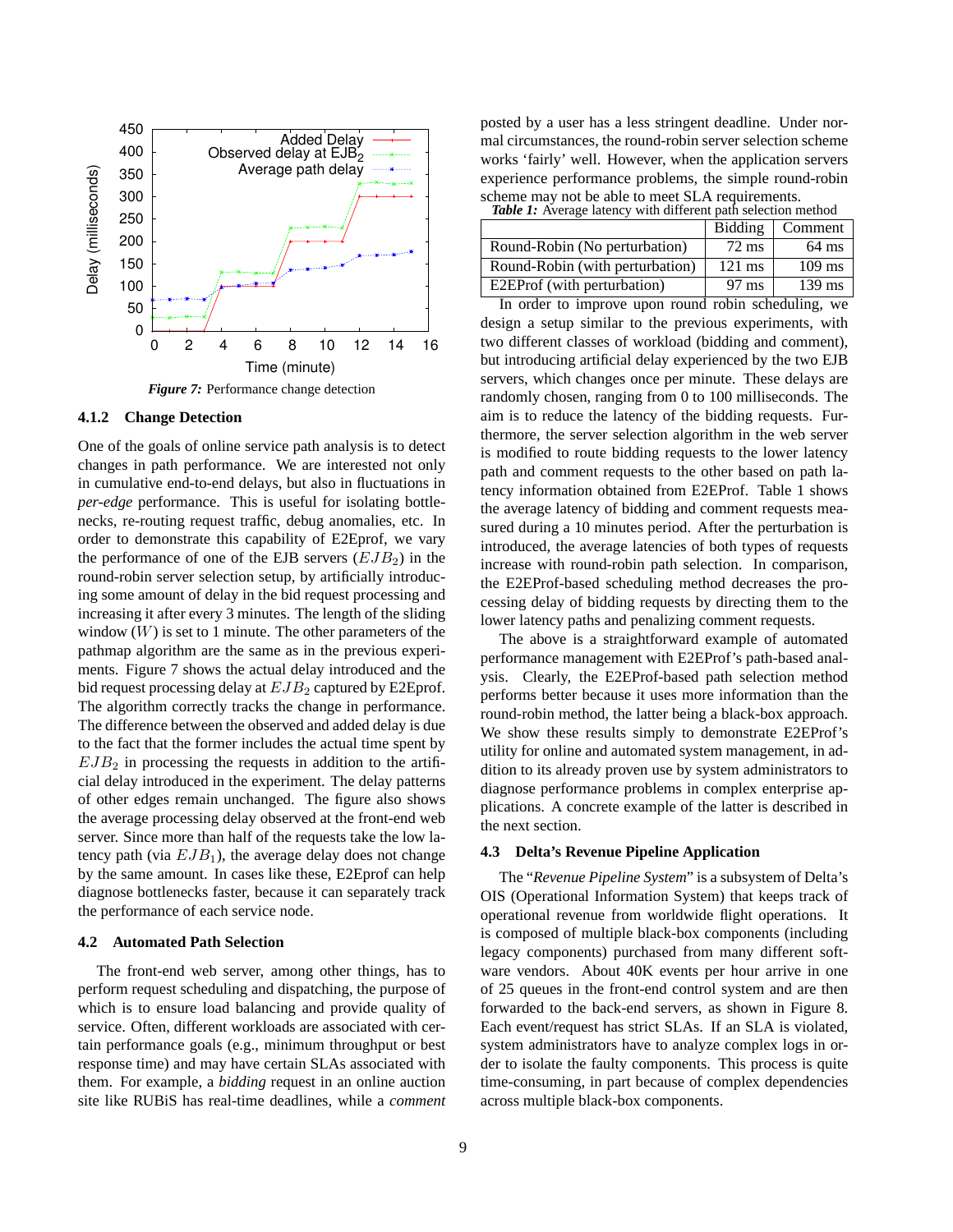

*Figure 8:* Delta Airlines' Revenue Pipeline Application

E2EProf is used to analyse a week long trace collected from this subsystem. This trace consists of *access logs* from different servers and contains timestamps, server IDs, and request IDs for every application-level transactional event processed by the system (as opposed to the network-level packet events analysed in earlier experiments).

Several limitations of the existing pathmap algorithm are exposed by this use case. First, this subsystem's queuing delays can be large (much larger than the actual processing time). This changes the arrival pattern of the requests at different stages of request processing. Second, there can be wide variations in request traffic. For example, a batch process consisting of all of Delta Air Lines' paper tickets processed all over the world in the last 24 hours is submitted at 4 AM EST, due to which the queue length goes as high as 4000. These facts break the 'steady state' assumption made by the algorithm. Thus, although the pathmap algorithm is able to compute the service path correctly, the computed delays are far from accurate. In response, we have to carefully set the sliding window length (1 hour), the time quanta (1 second) and the sample window (50 seconds), thereby eliminating the error due to traffic variation. The analysis error due to the large queue length could not be eliminated.

Despite inaccurate delay computation, the service paths computed above are still useful in detecting causal dependencies across different components. For instance, E2EProf was able to successfully diagnose a slow database server connection that resulted in large response time for a moderate workload.

# **4.4 Micro-Benchmarks**

Micro-benchmarks are used to examine the costs of E2Eprof analysis for RUBiS traces. The results of overhead analysis for the Delta Air Lines traces are similar to those shown here, and we omit them for lack of space. We evaluate the cost of E2Eprof analysis with the different optimizations discussed in earlier sections and compare it with the FFT-based analysis. Figure 9 shows the time



*Figure 9:* Execution time of service path analysis

required to compute the service graphs shown in Figure 6 for different sliding window sizes (W). Other parameters of the pathmap algorithm are the same as in earlier experiments with RUBiS:  $\tau = 1$ ms,  $\omega = 50$ ms,  $T_u = 1$  minute. The plot labelled '*no compression*' just assumes an upper bound on transactional delay with no other optimizations. The '*burst compression*' plot only considers non-zero time series entries. '*RLE compression*' uses run-length encoded time series data. '*FFT-based*' plot uses *FFTW* package (www.fftw.org) to compute the cross -correlations. FFTW is one of the fastest implementation of FFT.

From the results, it is clear that the RLE-based pathmap algorithm outperforms other methods by orders of magnitude. The cost of pathmap analysis increases linearly with W. For a sliding window of length 32 minutes, the RLEbased algorithm takes just 50 seconds. In reality, a 32 minute window may be too large for enterprise applications, as they need to react to changes within a few seconds to a few minutes. FFT-based analysis does not have linear cost and thus, takes an order of magnitude more time than pathmap to compute the same service graphs. Note that the cost of '*incremental*' pathmap analysis is almost constant for refresh interval  $(\Delta W)$  set to 1 minute. This makes pathmap suitable for online analysis. The *burst compression* technique does not show much improvement over normal pathmap for RUBiS traces, but it decreases the length of time series (and therefore space overhead) significantly, as shown next.

**Trace size:** Figure 10 shows the compression achieved by different pathmap's optimizations for the time-series data of the connection between one of the tomcat servers and the web server. The plot labelled '*total packets*' shows the number of packets captured from which these timeseries was computed. The time series length increases linearly with window size W, and the plot labelled '*no compression*' is the upper bound  $(\frac{W}{\tau})$  on the time series length for a given W and  $\tau$ . Once again, RLE compression achieves the best results and decreases the length of time